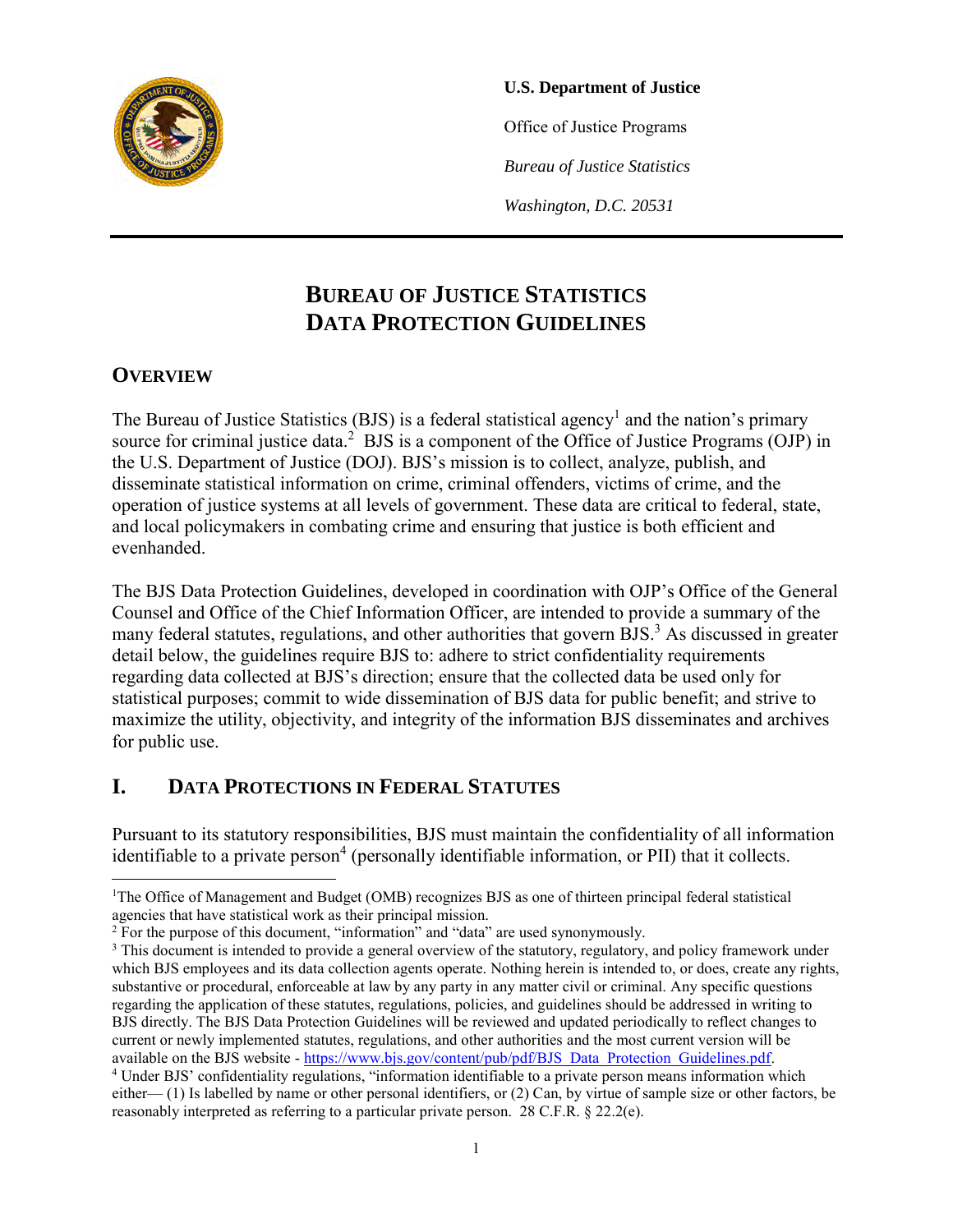Specifically, in accordance with BJS's authorizing statute, the Director of BJS "shall be responsible for the integrity of data and statistics and shall protect against improper or illegal use or disclosure." [34 U.S.C. § 10132\(b\).](https://www.law.cornell.edu/uscode/text/34/10132)

Further, under 34 U.S.C. § 10231(a), no officer or employee of the federal government, including BJS employees or award recipients that operate as BJS data collection agents,<sup>5</sup> may use or reveal any research or statistical information furnished in connection with a BJS data collection, including data identifiable to any specific private person, by any person for any purpose other than the purpose for which it was furnished.

Additionally, under that statute, statistical information provided to BJS that is identifiable to a private person is immune from legal process, and may not, without the consent of the person furnishing such information, be admitted as evidence or be used for any purpose in any action, suit, or other judicial, legislative, or administrative proceedings. Any person violating these confidentiality provisions may be punished by a fine not to exceed \$10,000 in addition to any other penalty imposed by law.

Further confidentiality protections for statistical data are contained in 18 U.S.C § 1905. Penalties for violating this statue include mandatory termination from employment, as well as a fine, term of imprisonment of not more than one year, or both.

#### **II. DATA USE RESTRICTIONS IN FEDERAL STATUTES AND REGULATIONS**

BJS operates under a statute which specifically states that it may only use the data it collects for statistical or research purposes. Title [34 U.S.C. § 10134,](https://www.law.cornell.edu/uscode/text/34/10134) states that "[d]ata collected by the Bureau shall be used only for statistical or research purposes, and shall be gathered in a manner that precludes their use for law enforcement or any purpose relating to a private person<sup>6</sup> or public agency other than statistical or research purposes." The term "*statistical purpose*," as defined in Section 502(9)(A) of the E-Government Act of 2002, means "the description, estimation, or analysis of the characteristics of groups, without identifying the individuals or organizations that comprise such groups." <sup>7</sup> Statistical purposes exclude "any administrative, regulatory, law enforcement, adjudicatory, or other purpose that affects the rights, privileges, or benefits of a particular identifiable respondent." *Id*. at 502(5)(A).

<sup>&</sup>lt;sup>5</sup> For the purpose of these guidelines, the term "award recipient" refers to the entity (e.g., a private organization or an institution of higher learning) that receives funding from BJS through a cooperative agreement, grant, contract, subaward award, or subcontract to perform exclusively statistical or research activities (e.g., collecting, receiving, handling, maintaining, transferring, processing, storing, or disseminating data). The term "data collection agent" refers to an individual who works under BJS's authority through such an award to collect or maintain information collected in conjunction with the funded project(s). Both the entity that receives the funding and the data collection agents that operate under the conditions of the award are subject to the requirements described in the BJS Data Protection Guidelines and may be used interchangeably herein.

<sup>6</sup> The term "*private person*" means "any individual (including an individual acting in his official capacity) and any private partnership, corporation, association, organization, or entity (or any combination thereof)." 34 U.S.C. § 10251(a)(27).

<sup>7</sup> Section V of the E-Government Act of 2002 is also known as the "Confidential Information Protection and Statistical Efficiency Act of 2002," (CIPSEA). *See*, [44 U.S.C. § 3501](https://www.gpo.gov/fdsys/pkg/USCODE-2015-title44/html/USCODE-2015-title44-chap35-subchapI-sec3501.htm) note.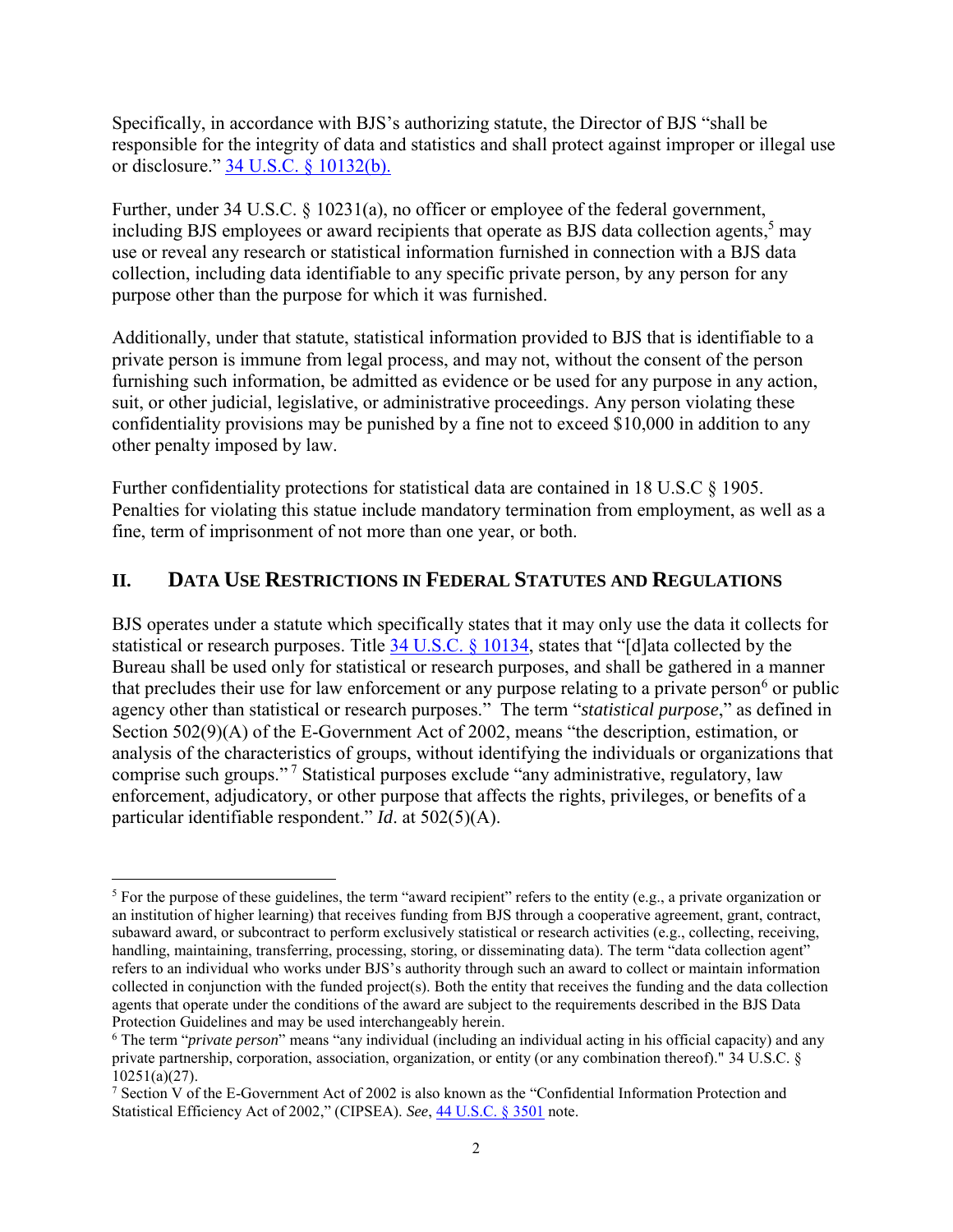All BJS data collection agents working with identifiable information collected or maintained at BJS's direction are required to comply with all confidentiality requirements of 34 U.S.C. § 10231, the privacy certification requirements of 28 C.F.R. § 22.23, and the requirement to destroy identifiable data as set forth in 28 C.F.R. § 22.25.

### **III. FOIA REQUESTS AND FEDERAL CONFIDENTIALITY PROTECTIONS**

BJS data collections also have protections under a broader federal statute that affects the confidentiality of information in the Privacy Act of 1974 and the Freedom of Information Act (FOIA), 5 U.S.C. § 552. Although FOIA is generally cited as establishing the public's right of access to federal records and information, there are nine established FOIA exemptions which permit executive branch agencies to withhold certain types of information from release. For example, one such exemption may allow BJS to withhold information when public release would reveal information accusing a person of a crime.<sup>8</sup> Another example may allow BJS to refuse to disclose information if the information sought would "disclose investigatory records compiled for law enforcement purposes, or if the disclosure might have similar implications."<sup>9</sup>

### **IV. FEDERAL REGULATIONS ON THE CONFIDENTIALITY OF IDENTIFIABLE DATA**

Data collected by BJS and its data collection agents are maintained under the confidentiality provisions outlined in [28 C.F.R.](https://www.govinfo.gov/content/pkg/CFR-2004-title28-vol1/pdf/CFR-2004-title28-vol1-part22.pdf) Part 22.<sup>10</sup> Relevant provisions include −

- Data identifiable to a private person may be used or revealed only for research or statistical purposes, or where prior consent is obtained from an individual
- Identifiable information will be used or revealed only to employees on a need-to-know basis, and only if the recipient is legally bound to use it solely for research and statistical purposes and to take adequate administrative and physical precautions to ensure confidentiality
- BJS award recipients are required by federal law, as a condition of funding, to submit a Privacy Certificate that describes the precautions in place to adequately safeguard the administrative and physical security of identifiable data, as applicable
- Individuals, including BJS data collection agents, with access to data on a need-to-know basis are advised in writing of the confidentiality requirements and must certify in writing to abide by these requirements.

# **V. INFORMATION SYSTEM SECURITY AND PRIVACY REQUIREMENTS**

 $\overline{a}$ 

 $85 \text{ U.S.C. }$  § 552b(b)(5).

 $95$  U.S.C. § 552b(b)(7).

 $10$  While the confidentiality provisions of Part 22 discussed herein are extensive, these regulations do not apply to any records from which identifiable research or statistical information was originally obtained; or to any records which are designated under existing statutes as public; or to any information extracted from any records designated as public.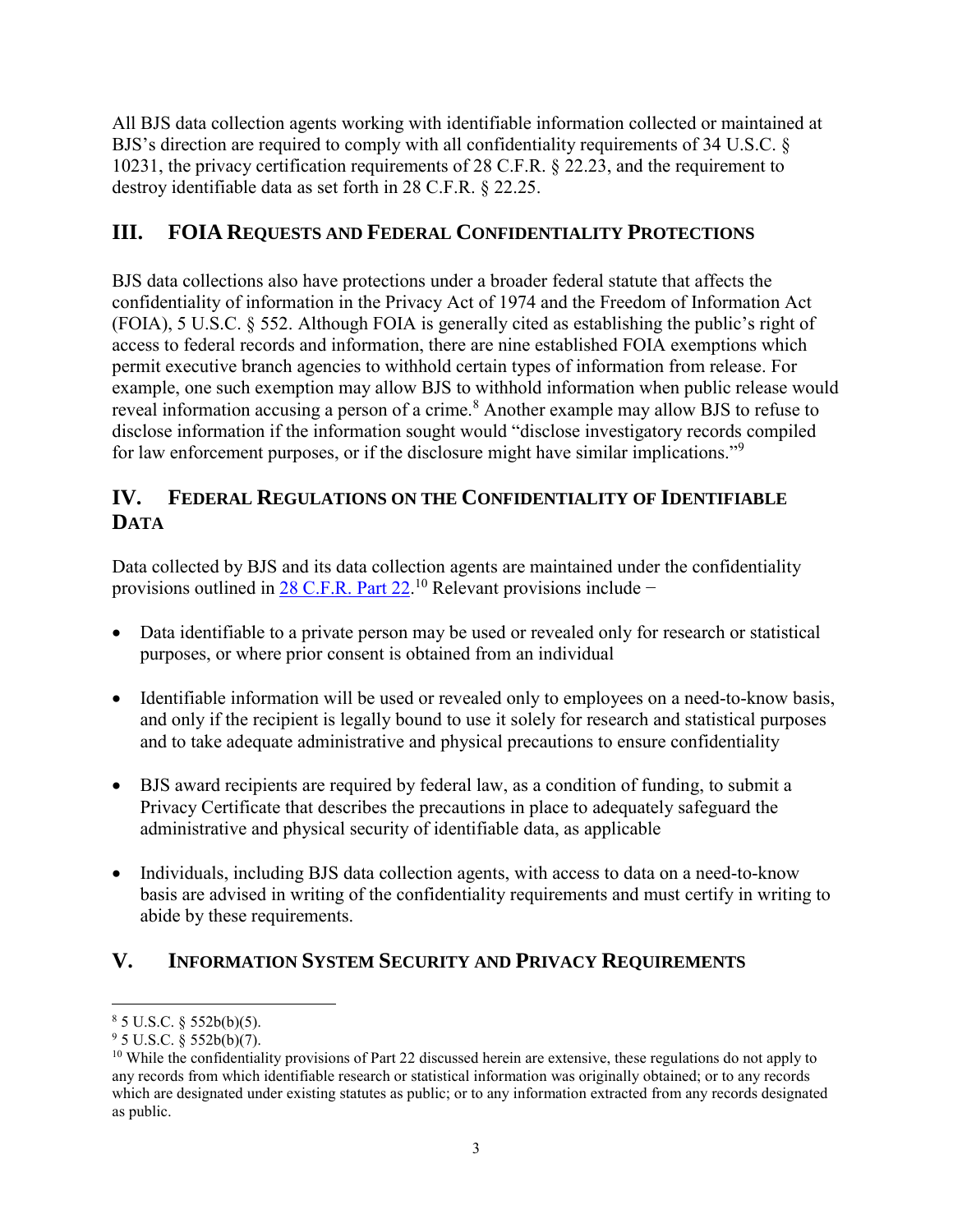BJS/OJP maintains a robust IT security program in compliance with the DOJ Cybersecurity Program<sup>11</sup> and the DOJ IT Cybersecurity and Privacy Rules of Behavior (ROB) for General [Users](https://dojnet.doj.gov/jmd/ocio/ocio-document_library/cs/7-DOJ_Rules_of_Behavior/rob-general-users.pdf)<sup>12</sup> to facilitate the privacy, security, confidentiality, integrity, and availability of BJS/OJP's computer systems, networks, and data in accordance with applicable federal and Department policies, procedures, and guidelines. BJS award recipients are similarly required to maintain the appropriate administrative, physical, and technical safeguards to protect identifiable data and ensure that information systems are adequately secured and protected against unauthorized disclosure.

Specifically, BJS and its award recipients are required to, where applicable −

- Assess and secure information systems in accordance with the [Federal Information Security](https://www.govinfo.gov/app/details/PLAW-113publ283) [Modernization Act](https://www.govinfo.gov/app/details/PLAW-113publ283) of 2014 (FISMA; Pub. L. No. 113-283) Pub. L. No. 107-347)
- Adhere to [National Institute of Standards and Technology](http://csrc.nist.gov/publications/fips/fips199/FIPS-PUB-199-final.pdf) (NIST) guidelines to categorize the sensitivity of all information collected or maintained on behalf of BJS
- Once the system has been categorized, secure data in accordance with the Risk Management Framework specified in [NIST SP 800-37 rev. 2](https://csrc.nist.gov/publications/detail/sp/800-37/rev-2/final)
- Employ adequate controls to ensure data are not comingled with any other dataset or product without the express written consent of BJS (applicable to BJS data collection agents)
- Reduce the volume of personally identifiable information collected, used, or retained to the minimum necessary
- Limit access to identifiable data to only those individuals who must have such access, including requisite IT security administrators
- Limit the use of identifiable data to only the purposes for which its use was approved
- Ensure all cooperative agreements and contracts involving the processing and storage of PII comply with DOJ policies on remote access and security incident reporting
- Employ formal sanctions for anyone failing to comply with DOJ policies and procedures, in accordance with applicable laws and regulations

<sup>&</sup>lt;sup>11</sup> The provisions of DOJ Order 0904, *Cybersecurity Program*, apply to all DOJ components, personnel, and IT systems used to process, store, or transmit Departmental information, as well as to contractors and other users of IT systems supporting the operations and assets of DOJ. The provisions discussed herein provide a summary of DOJ's information technology security requirements and policies.

<sup>&</sup>lt;sup>12</sup> The DOJ IT Security ROB for General Users apply to all DOJ components, personnel, and contractors and pertain to the use, security, and acceptable level of risk for DOJ systems and applications. The provisions discussed herein provide an overview of DOJ's information technology security requirements and policies. For a more extensive description of specific DOJ policies, requirements, roles, and responsibilities, consult the DOJ IT Security ROB for General Users in full.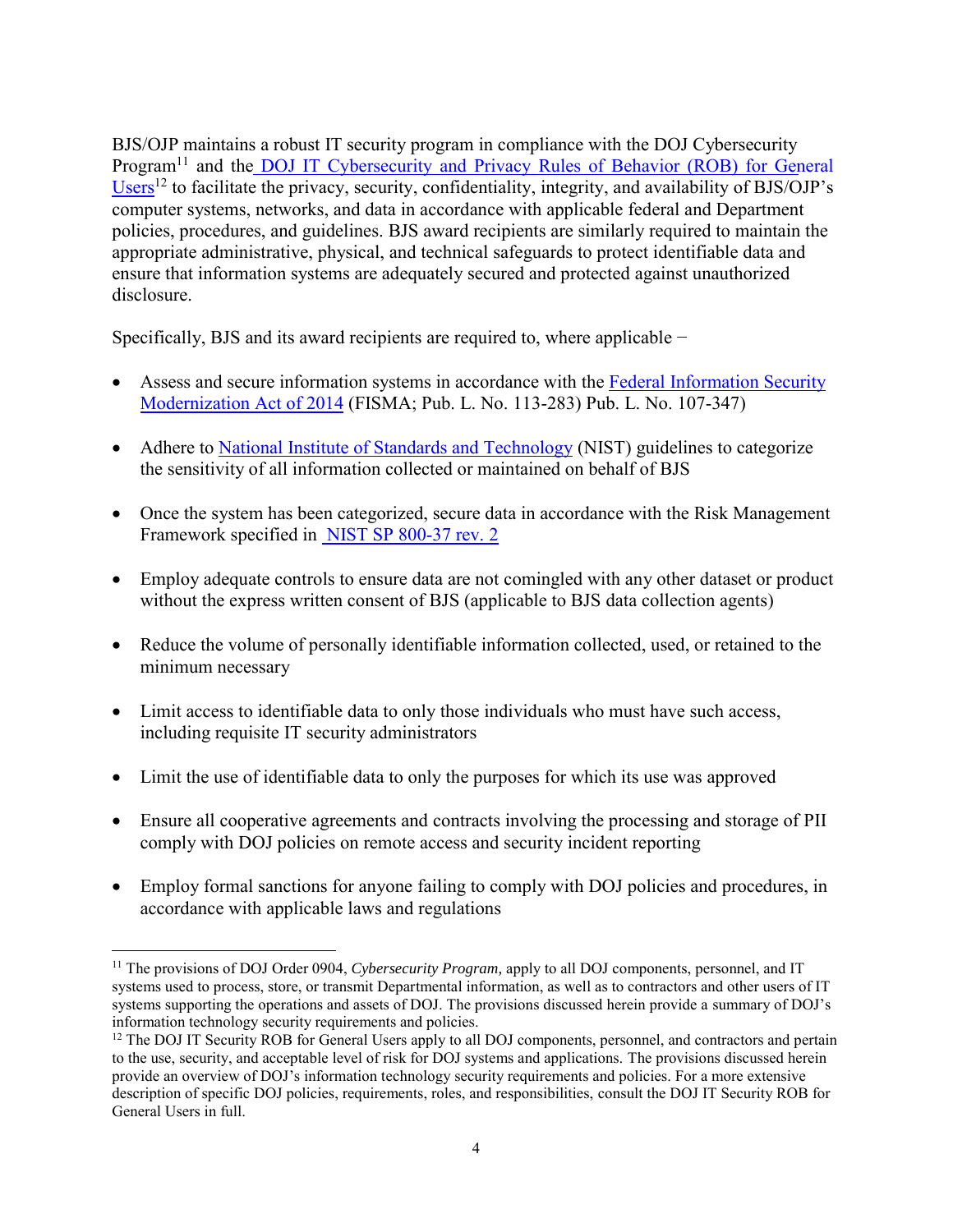• Complete data security and confidentiality trainings.

All on-site, physical BJS data files are stored in a secure building in Washington, D.C. which houses only OJP (including BJS) and is staffed by armed guards 24 hours a day, 7 days a week. Federal employees and contractors must pass through an electronic badge swipe to verify their identity, and non-federal visitors must be sponsored by DOJ employees, pass through a metal detector, record information in a central log book, and wear a visitor's badge. Onsite servers containing BJS data are stored in a locked room with access limited only to OJP IT personnel, and require a badge swipe to enter. Data stored on CD-ROMs reside in a locked office with limited key access to authorized individuals, and all data use in the room is logged.

Technical control of BJS data is maintained through a system of firewalls and encryption. OJP employs an Intrusion Detection System at the perimeter of the network to supplement its defense-in-depth approach to security. BJS maintains data on a secure hard drive behind the DOJ firewall, and the data are encrypted to meet Federal Information Process Standard (FIPS) Publication 140-2 requirements. Access to this drive and its files require username and password verification. Access to individual files is restricted to BJS project staff and the requisite OJP IT security administrators.

Furthermore, OJP is required to periodically assess its security controls to determine their effectiveness, monitor and correct deficiencies, reduce or eliminate vulnerabilities in IT systems, and monitor IT system security controls.

BJS award recipients must employ similar administrative, physical, and technical controls to adequately secure their FISMA-defined information systems from unauthorized disclosure. OJP also reserves the right to audit during the project period any FISMA-defined information system used by BJS data collection agents to collect, receive, handle, maintain, transfer, process, store, or disseminate data products in support of the project to assess compliance with federal laws and regulations related to data management and security.

The Cybersecurity Enhancement Act of 2015 (codified in relevant part at [6 U.S.C. §](https://www.gpo.gov/fdsys/pkg/USCODE-2015-title6/pdf/USCODE-2015-title6-chap1-subchapII-partC-sec151.pdf)  [151\)](https://www.gpo.gov/fdsys/pkg/USCODE-2015-title6/pdf/USCODE-2015-title6-chap1-subchapII-partC-sec151.pdf) requires the Department of Homeland Security (DHS) to provide cybersecurity protection for federal civilian agency information technology systems and to conduct cybersecurity screening of the Internet traffic going in and out of these systems to look for viruses, malware, and other cybersecurity threats. DHS has implemented this requirement by instituting procedures such that, if a potentially malicious malware signature were found, the Internet packets that contain the malware signature would be further inspected, pursuant to any required legal process, to identify and mitigate the cybersecurity threat. In accordance with the Act's provisions, DHS conducts these cybersecurity screening activities solely to protect federal information and information systems from cybersecurity risks. To comply with the Act's requirements and to increase the protection of information from cybersecurity threats, OJP facilitates, through the DOJ Trusted Internet Connection and DHS's EINSTEIN 3A system, the inspection of all information transmitted to and from OJP systems including, but not limited to, respondent data collected and maintained at BJS's direction.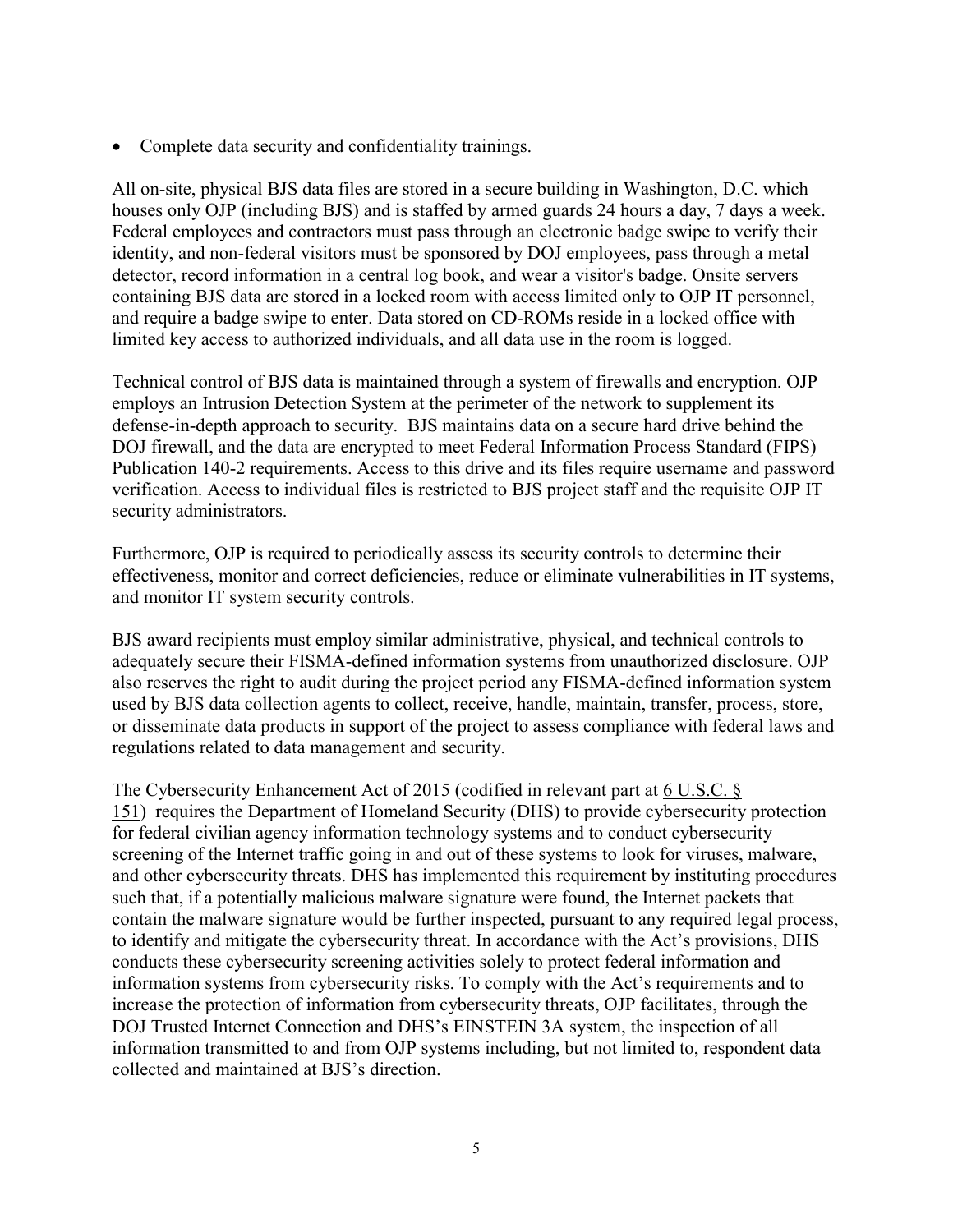### **VI. DISSEMINATION OF DATA**

The BJS authorizing statute reads, in relevant part, that BJS is authorized to "provide information to the President, the Congress, the judiciary, state, tribal, and local governments, and the general public on justice statistics."<sup>13</sup> A robust dissemination program is essential to the execution of this statutory mandate. BJS uses its website for data dissemination, including public access to data releases of aggregate statistics in the form of updated time series, cross-tabulations of aggregated characteristics of respondents, analytic reports, briefs of key findings, and technical reports. Aggregated data are typically made available in spreadsheet format and through online tabulation tools. 14

Micro (raw) data published under BJS's authority and the related study documentation are made available to external parties at the University of Michigan's National Archive of Criminal Justice Data (NACJD) for statistical and research purposes, though the level and format of access depends on the type of data being requested (see Section VII).

BJS follows established information dissemination practices, including those outlined in OMB's *[Guidelines for Ensuring and Maximizing the Quality, Objectivity, Utility, and Integrity of](https://obamawhitehouse.archives.gov/omb/fedreg_final_information_quality_guidelines/)  [Information Disseminated by Federal Agencies](https://obamawhitehouse.archives.gov/omb/fedreg_final_information_quality_guidelines/)*<sup>15</sup> as well as those outlined in BJS's Data Quality [Guidelines.](https://www.bjs.gov/content/dataquality/dataquality.cfm)

BJS also adheres to OMB's *Statistical Policy Directive No. 4, [Release and Dissemination of](https://www.gpo.gov/fdsys/pkg/FR-2008-03-07/pdf/E8-4570.pdf)  [Statistical Products Produced by Federal Statistical Agencies,](https://www.gpo.gov/fdsys/pkg/FR-2008-03-07/pdf/E8-4570.pdf)* and the standards on dissemination of information products set forth in OMB's *Statistical Policy Directive No. 2, [Standards and Guidelines for Statistical Surveys.](https://www.gpo.gov/fdsys/pkg/FR-2006-09-22/pdf/06-8044.pdf)*

### **VII. DATA ARCHIVAL PRACTICES**

BJS archives data at the NACJD to encourage and support the facilitation of research in the field of criminal justice. To the extent necessary and practical, BJS removes, masks, or collapses direct and indirect identifiers prior to sending data to NACJD to protect respondent confidentiality. In consultation with BJS, NACJD takes additional precautions to mitigate compromising the confidentiality of data, including conducting a comprehensive disclosure risk review to determine the appropriate level of security that should be applied to the data. In addition to the NACJD disclosure risk review, BJS may also request to suppress additional variables due to the sensitive nature of the data and/or to further protect confidentiality, if appropriate. Data that do not contain personally identifiable information are available for public access download. Prior to public release, NACJD routinely checks all data collections for conditions that could violate the confidentiality of data. NACJD protects respondent confidentiality by removing, masking, blanking, or collapsing direct or indirect variables and records within public-use versions of the dataset.

 $\overline{a}$ 

 $13$  34 U.S.C. § 10132(c)(10).

<sup>&</sup>lt;sup>14</sup> Some older publications that are not machine readable may only be available on the BJS website via scanned pdf files.

<sup>15</sup> 67 Fed. Reg. 8,452 (February 22, 2002).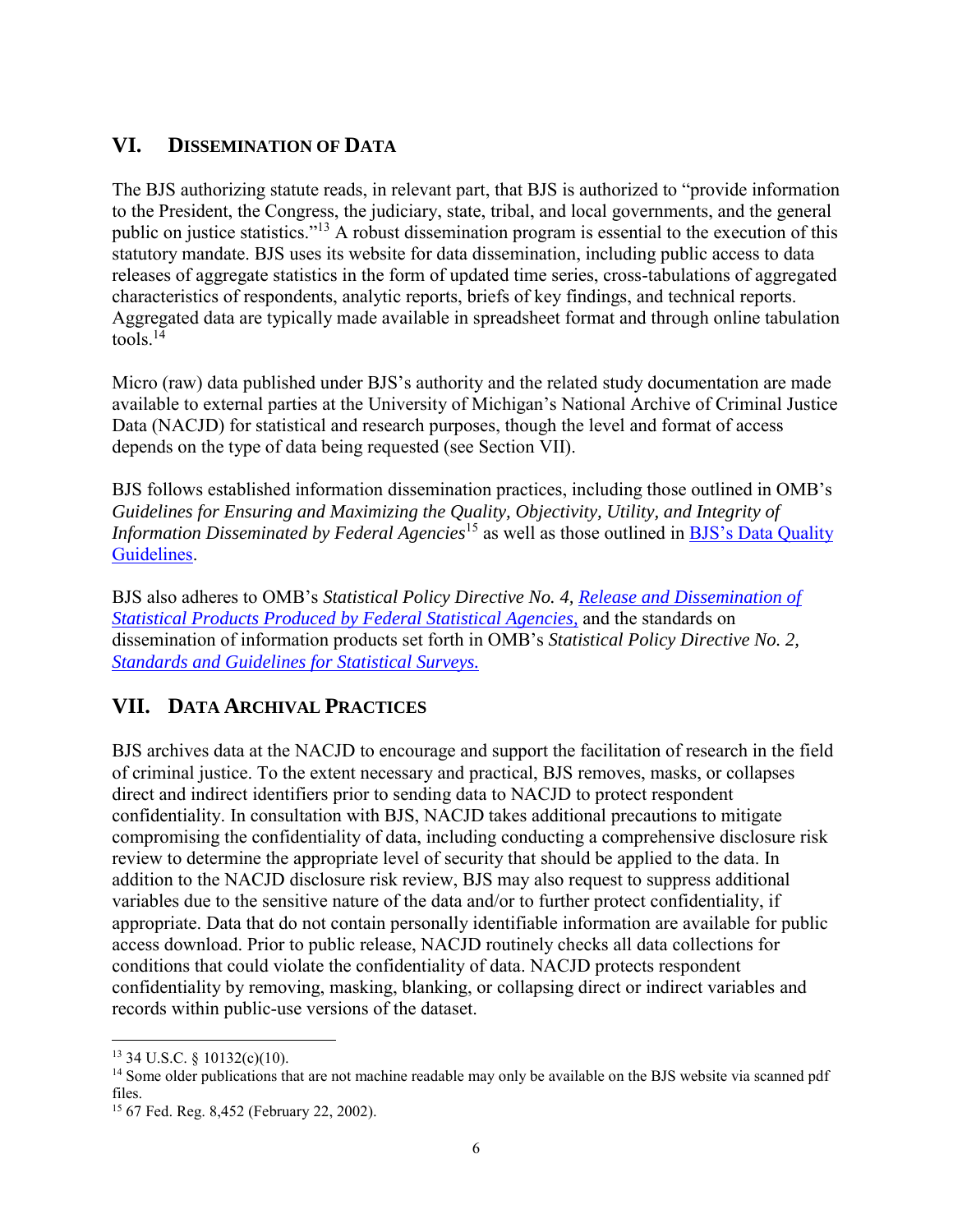NACJD applies stringent security to restricted data where some risk of respondents' identity disclosure remains (e.g., variables used in conjunction with one another or linking to other data files) and provides four access options for these types of data: restricted access; physical data enclave; online analysis; virtual data enclave.<sup>16</sup> Prospective users of such data must follow NACJD's application and approval processes, including the submission of a research proposal and additional measures as required such as IRB approval or waiver, information about users of the data, a restricted data use agreement, and a data security plan. Additionally, users of data in the physical enclave must travel to the University of Michigan to analyze data on a NACJD computer in a secure room without internet and printer capabilities, and output is screened to ensure results are aggregated to a level that prevents individual identification.

BJS datasets stored at OJP and archived at the NACJD are periodically audited to determine if their security profiles have changed and protections need to be updated based on changes in policy, updates to OJP systems, or the availability of other linked data.

## **VIII. DATA DISPOSITION PRACTICES**

BJS and its award recipients follow federal regulations requiring the disposition of data containing identifiable information.<sup>17</sup> Where applicable, BJS complies with all federal government data destruction guidelines regarding the technical and physical wiping of data from servers and destruction of existing CD-ROMs or paper documents. BJS award recipients are required to return to BJS or destroy PII collected in conjunction with BJS-funded activities upon delivery of the data to BJS and project completion.

### **IX. INCIDENT RESPONSE PROCEDURES**

 $\overline{a}$ 

DOJ has established incident response plans and notification procedures in the event of an actual or suspected data breach involving PII and/or loss of any devices containing these data. These procedures apply to all BJS employees and its award recipients, and all PII regardless of format (e.g., paper, electronic, etc.), and follow the requirements set forth in applicable federal statutes, policies, regulations, and other authorities, including the [Privacy Act of 1974,](https://www.justice.gov/opcl/privacy-act-1974) the E-Government Act of 2002, the FISMA, and OMB Memorandum M-17-12, *[Preparing for and Responding to a](https://obamawhitehouse.archives.gov/sites/default/files/omb/memoranda/2017/m-17-12_0.pdf)  [Breach of Personally Identifiable Information.](https://obamawhitehouse.archives.gov/sites/default/files/omb/memoranda/2017/m-17-12_0.pdf)* 

In the event of a real or suspected data security incident by BJS or one of its data collection agents, BJS shall follow the requirements set forth in OMB Memorandum M-17-12, Preparing for and Responding to a Breach of Personally Identifiable Information, including -

• Notify, within one hour of discovery, the appropriate DOJ officials and law enforcement agencies

<sup>&</sup>lt;sup>16</sup> The [NACJD website](https://www.icpsr.umich.edu/icpsrweb/content/NACJD/restricted.html) provides specific details about its processes and requirements related to receiving and handling restricted data, including types of access and application requirements. <sup>17</sup> 28 C.F.R. § 22.25.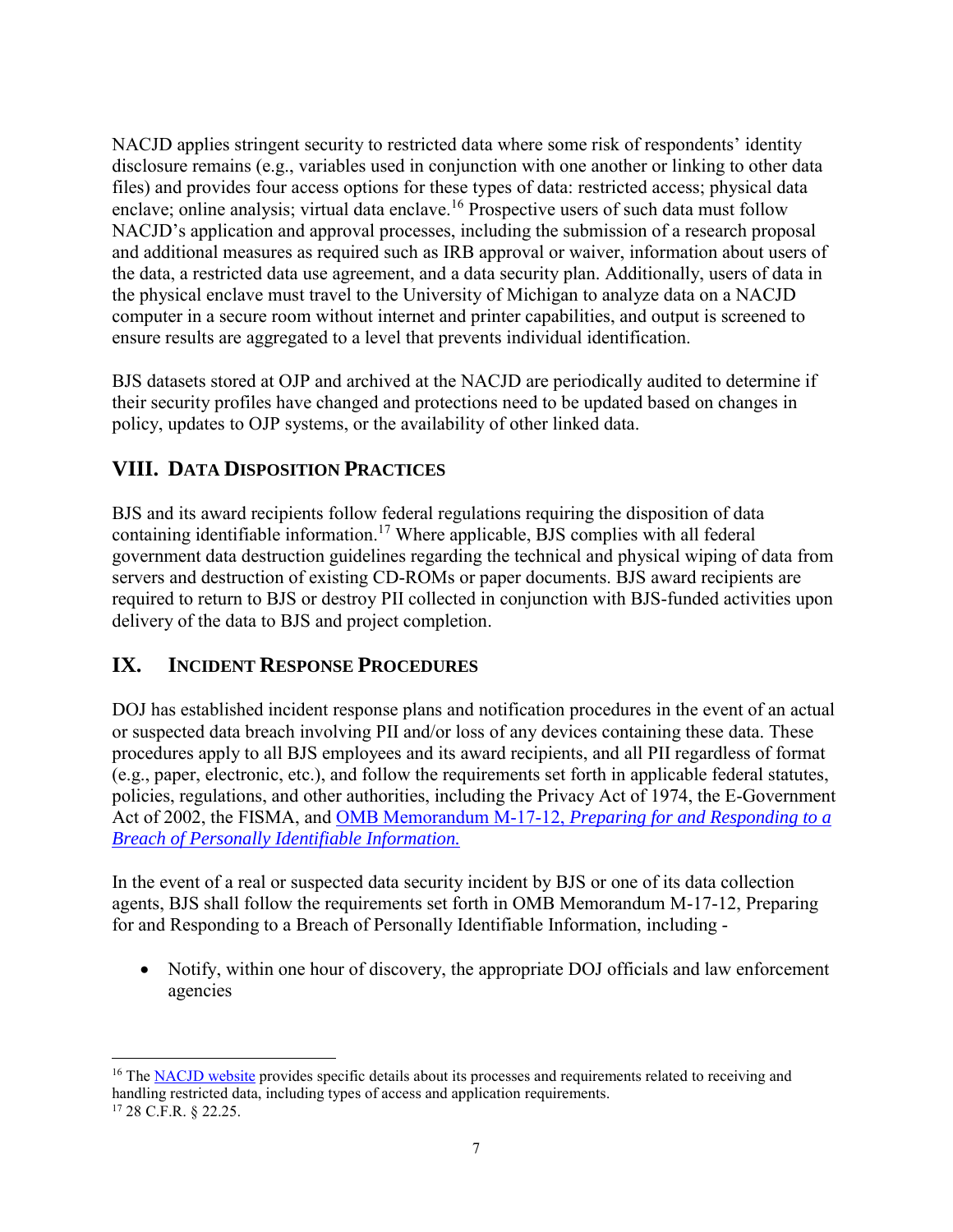- Provide DOJ forensics and law enforcement personnel, including the DOJ Inspector General, access to media and devices required for investigation, as appropriate
- Assist with digital forensic and other investigations on electronic devices and/or associated media, as required
- Record the handling and transfer of media and devices to support forensic and other investigations
- Notify individuals potentially impacted by the incident.

In the event of a breach involving PII, BJS may consult with the appropriate DOJ officials to develop mitigation options and assess the need to provide additional measures of protection, including analyzing whether a particular data loss appears to be resulting in identify theft and providing credit monitoring services to those impacted by the data incident.

Additionally, to further assist investigative and remedial efforts, BJS may disclose a limited amount of PII to the appropriate agencies, entities, and persons to assist in DOJ's response efforts or to prevent, minimize, or remedy harm to impacted individuals when it suspects or has confirmed an incident involving PII collected or maintained under BJS's authority. BJS may also provide a limited amount of PII to another federal agency or federal entity to assist their response efforts.

# **X. INDEMNIFICATION**

Any person who unlawfully discloses PII collected or maintained under BJS's authority shall be in violation of, and punished under the provisions of, the confidentiality statutes referenced above in Section I. "Data Protections in Federal Statutes."

BJS will not agree to insure, defend, or indemnify the data provider. BJS will, consistent with DOJ authorities, cooperate with the other party in the investigation and resolution of administrative claims and/or litigation arising from conduct related to the provisions of the separate data use agreement.

# **XI. BJS STATISTICAL STANDARDS AND PRACTICES**

Among BJS's fundamental responsibilities as a statistical agency is its duty to protect the trust of individual respondents and data providers by ensuring the confidentiality and exclusive statistical use of their responses.<sup>18</sup> As the nation's premier source of reliable criminal justice data, BJS is committed to employing robust data security protocols and data stewardship practices to protect the privacy and confidentiality of the data collected and maintained.

 $\overline{a}$ <sup>18</sup> See, also, OMB M-15-03 *Statistical Policy Directive No. 1: [Fundamental Responsibilities of Federal Statistical](https://www.gpo.gov/fdsys/pkg/FR-2014-12-02/pdf/2014-28326.pdf)  [Agencies and Recognized Statistical Units.](https://www.gpo.gov/fdsys/pkg/FR-2014-12-02/pdf/2014-28326.pdf)*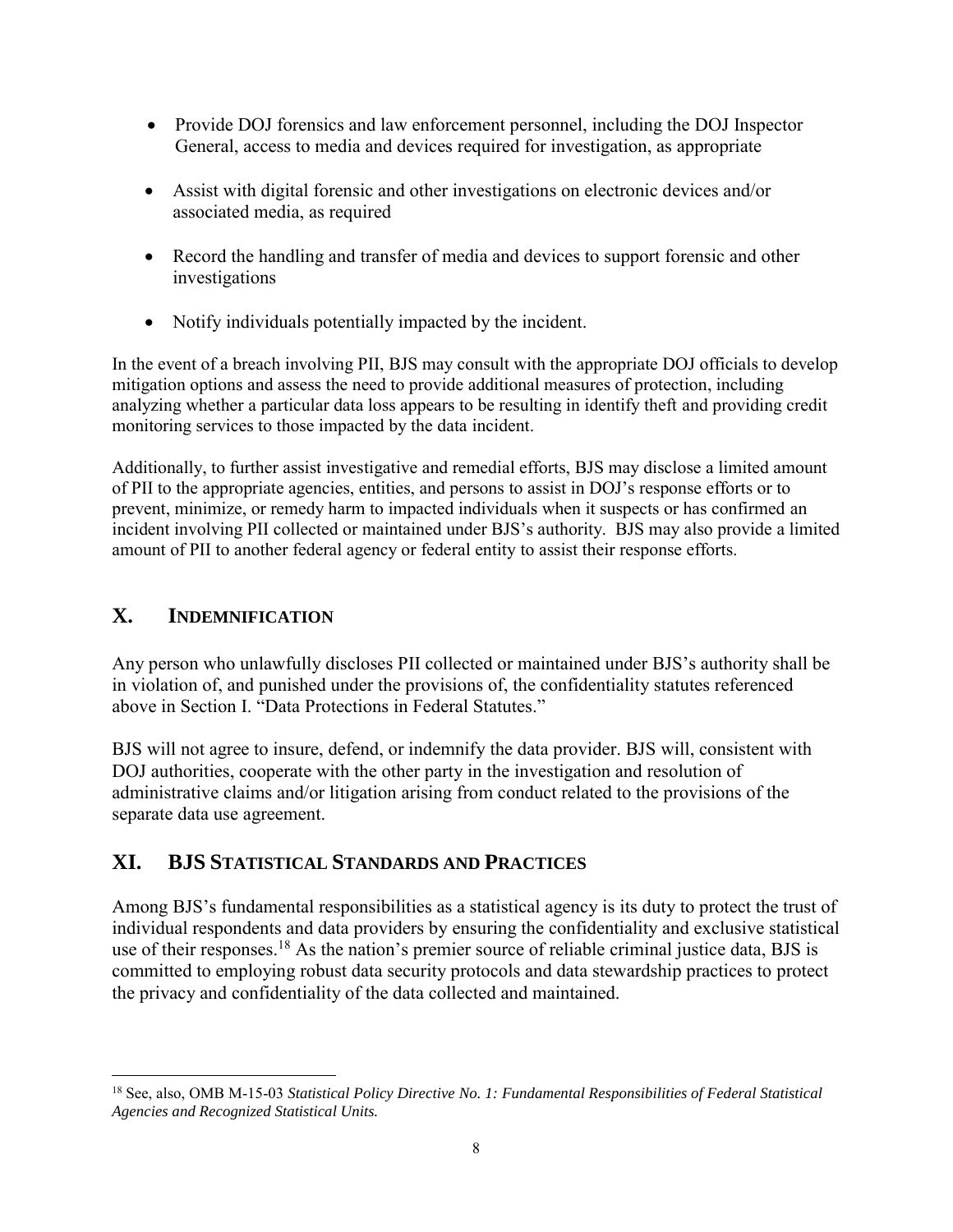To uphold public trust in the integrity of the data and ensure continued cooperation from data providers and respondents, BJS adheres to a set of statistical principles and practices<sup>19</sup> that guide its mission to compile, analyze, and disseminate information on crime, criminal offenders, victims of crime, and the operation of justice systems at all levels of government. These principles and standards include maintaining −

- Relevance to policy issues
- Credibility among and cooperation with data users
- Trust among data providers
- A clearly defined and well-accepted mission
- Independence from political and other undue external influence
- Necessary authority to protect independence
- Use of multiple data sources that meet user needs
- Openness about the sources of data and their limitations
- Wide dissemination of data

.

 $\overline{a}$ 

- Respect for the privacy and autonomy of data providers
- Protection of the confidentiality of data providers' information
- Commitment to quality and professional standards of practice
- Coordination and cooperation with other federal statistical agencies.

### **XI. BJS DATA QUALITY GUIDELINES**

BJS has implemented and published the **BJS Data Quality Guidelines** that govern all justice data that BJS produces and disseminates for the general public in accordance with the provisions of the [DOJ Information Quality Guidelines](https://www.justice.gov/iqpr/information-quality) and OMB government-wide guidance for information dissemination, including the Paperwork Reduction Act (44 U.S.C. § 3501 *et seq*.). The BJS Data Quality Guidelines apply to a wide variety of substantive information and dissemination activities and topics, including −

<sup>19</sup> The *[BJS Statistical Principles and Practices](https://www.bjs.gov/index.cfm?ty=pri)* were informed by *Principles and Practices for a Federal Statistical*  Agency, 6<sup>th</sup> edition, National Research Council (2017), issued by the National Research Council of the National Academy of Sciences, which has guided managerial and technical decisions made by national and international statistical agencies for decades.